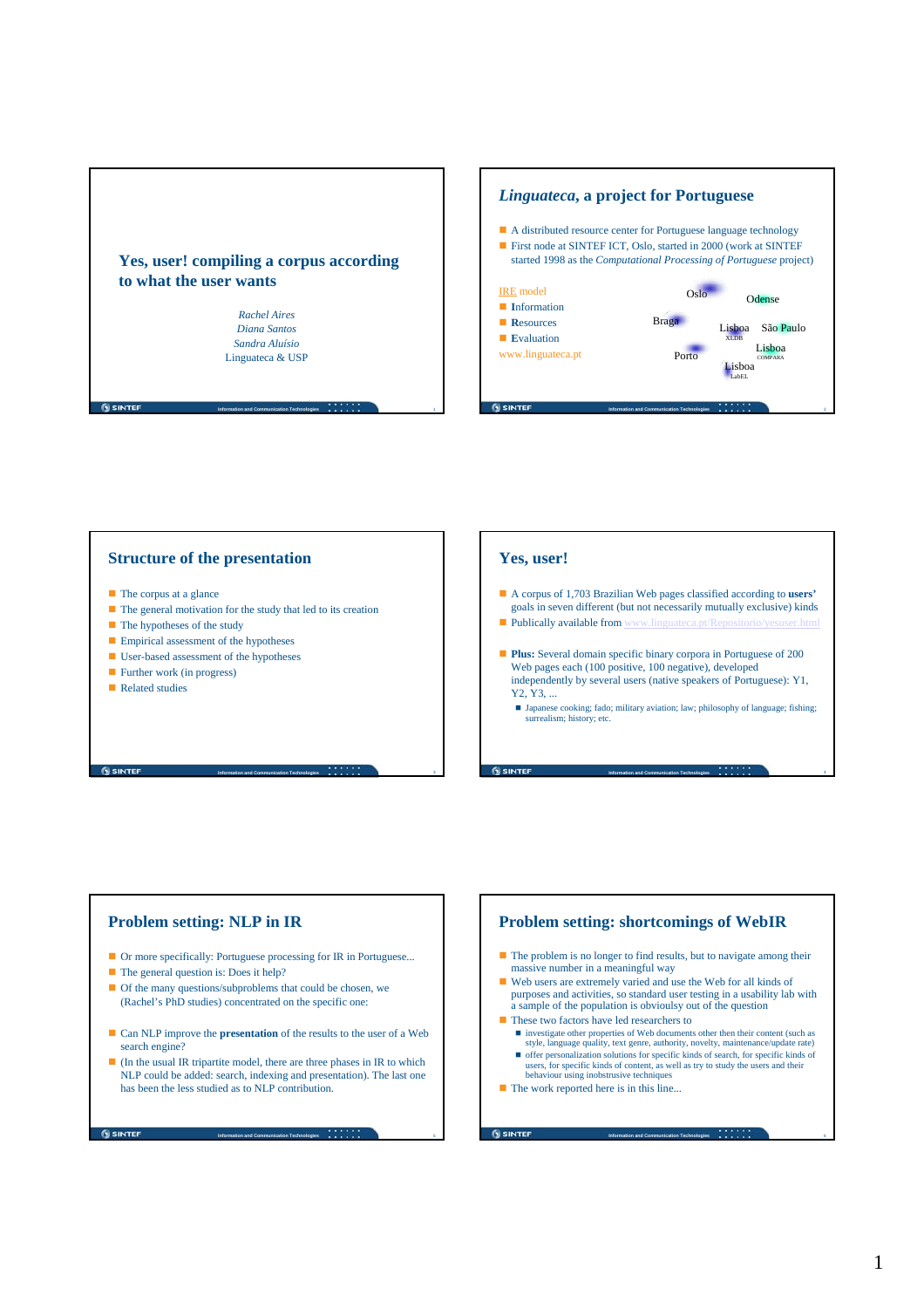

- It is possible to distinguish among different users' needs
- In general, different pages satisfy different users' needs
- $\blacksquare$  It is possible in a majority of cases to evaluate whether a particular page or site was designed to satisfy (or not) a given user's need
- Users are aware of their needs (if asked to distinguish among several)
- It is possible to automatically classify pages according to user's needs Users have higher satisfaction when getting results' pages clustered around user's needs

**Information and Communication Technologies** *a a a a a a a a a* 

**Information and Communication Technologies** 9

Technical/philosophical User-related

**G** SINTEF

**G** SINTEF

## **The technical hypotheses**

**G** SINTEF

- $\blacksquare$  The three first have received some confirmation by the compilation of the Yes, user! corpus
	- $\blacksquare$  a typology of seven user's needs was devised after careful qualitative
	- consideration of the logs of a real Web search engine (todobr)<br>■ 4 different people looked at Web pages and classified them according to a set of precise guidelines with examples
	- although there was considerable overlap (many pages satisfied more than one need, no pages satisfied at once every need)
- $\blacksquare$  The fifth hypothesis was put to test by developing automatic classifiers for texts satisfying each user need and testing them with ten cross-fold validation methodology in this corpus
	- promising preliminary results in Aires et al.  $(2004)$  with a smaller corpus
	- **precision > 70% in the present corpus (Aires et al., SIGIR style workshop 2005)**

**Information and Communication Technologies** 8

### **The user-related hypotheses**

- Are being tested in two different ways:
- Questionnaire to prospective users:
	- Devising and delivering it to graduate students
	- Analysing the 63 answers
- User testing a protoptype of a desktop metasearcher, Leva e Traz, to see whether users understand the concepts and whether their satisfaction with the search improves
	- User-testing is in progress at the moment
	- The prototype is working

Before we show a screenshot of it, though, we have to say a little more:

## **Other questions we wanted to investigate**

- Would traditional genres (as used e.g. by Karlgren or Stamatatos et al.) be more understandable to users?
- Or just kinds of texts, in the sense of traditional names like "novel", "biography", "scientific paper", "textbook", etc., would be more in agreement with what the user wants?

*Aluísio et al. (2003) had developed a genre typology , which included also "text types", for Brazilian Portuguese Web (texts) for use in the Lácio-Web corpus and we had also been able to develop automatic classifiers for them*

 Would users spend half a day creating binary corpora, in order to improve their search results in the future? Or were they satisfied with current Web search engine's performance? *So we just asked users*

**Information and Communication Technologies 10 10 10 10 10 10 10** 

**Information and Communication Technologies** 1 **12** 12



### **Related work**

**GISINTEE** 

- We were inspired by Karlgren's (2000) studies, and this work can be seen as a validation and confirmation of his original hypotheses, for Portugues
- Other people have investigated automatic genre classification for other languages, as Stamatatos et al. (2000) for Modern Greek
- We were inspired by Biber's (1988) empirical investigation of co-ocurrence patterns among linguistic features, and, in fact, most of our features were directly inspired by (adapted from) those used by Biber
- $\blacksquare$  There is a huge effort in personalization and user adaptation. Our work in binary corpora can be related to the adaptive IE system of Ciravegna & Wilks (2003)
- Finally, previous work in detecting users goals (Aires & Aluísio, 2002), in proposing evaluation contests to characterize the Web in Portuguese (Aires et al., 2003), and measuring its size (Aires & Santos, 2002) is also relevant